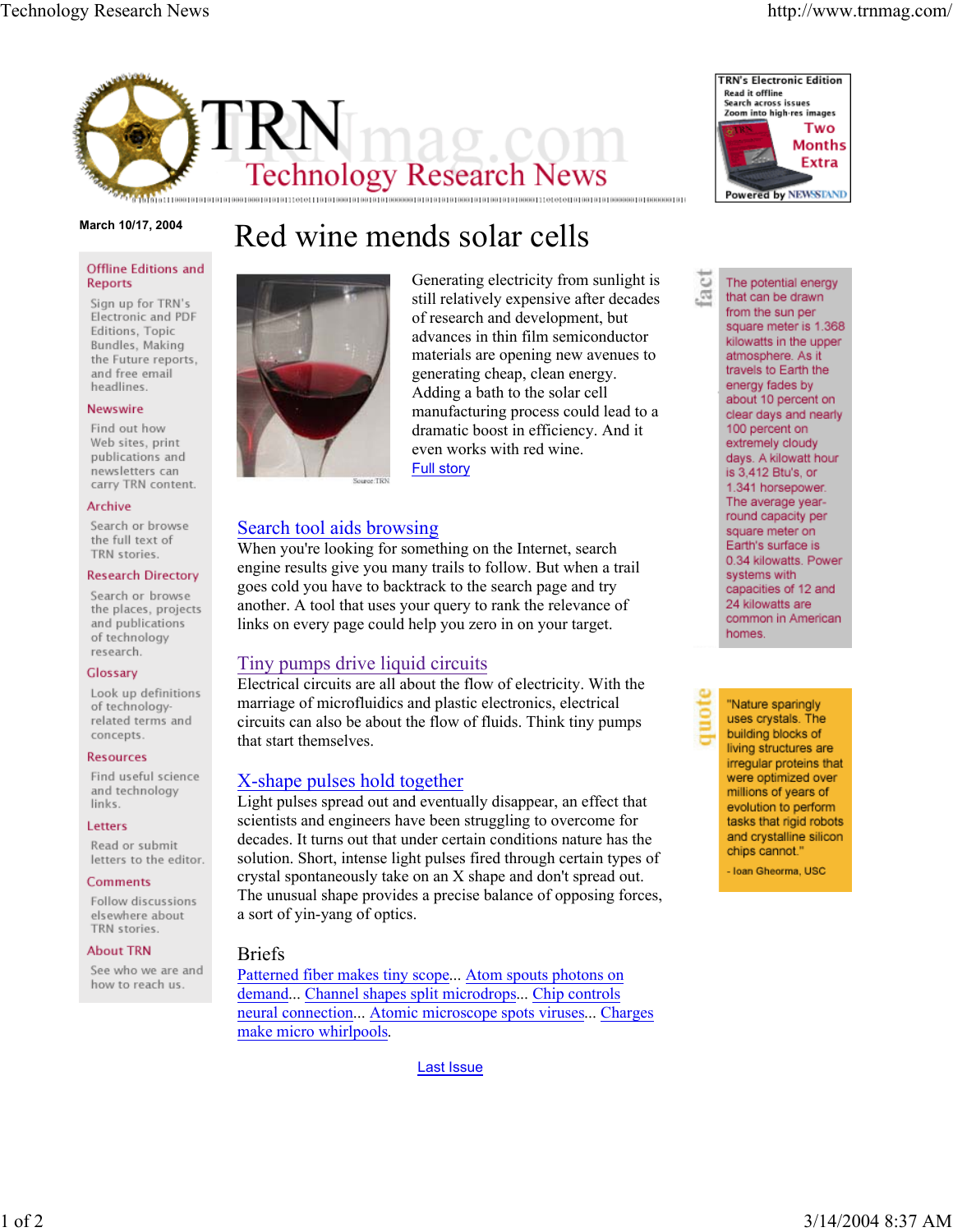

Home Offline Editions and Reports

TRN Newswire

Research Directory Archive



Resources

About

# Tiny pumps drive liquid circuits **March 10/17, 2004**

**By Kimberly Patch, Technology Research News Page One**

Many research teams are working to make labs-on-a-chip that manipulate tiny amounts of fluids. A second major research effort is geared toward making cheap and flexible organic, or plastic, electric components. And other researchers are looking for better ways to control, or tune, compact optical devices like fibers, waveguides and photonic crystals.

Researchers from the University of Illinois at Urbana-Champaign and Lucent Technologies' Bell Laboratories have combined microfluidics and organic electronics to make a tunable plastic transistor that could enable low-cost methods to drive, control and monitor labs-on-a-chip. The device can also use tiny amounts of fluid to adjust optical devices.

The idea is to use the microfluidic organic transistors to drive fluid motion, said John Rogers, a professor of materials science and engineering at the University of Illinois at Urbana-Champaign. Such motion can be harnessed to change circuit properties in order to drive pumps, detect fluid motion, and control microvalves, he said. "It is the marriage and direct integration of electronics with microfluidics," he said.

Electric transistors turn on when electricity flows from a source electrode through a central channel to a drain electrode, and off when the flow of electricity is blocked. Transistors usually use a gate electrode to generate an electric field that controls the flow of electricity through the central channel.

The researchers' microfluidic transistor contains channels filled with short plugs of a conducting liquid like mercury that act as source and drain electrodes. The transistor's electrical properties depend on geometries like the amount the electrodes overlap with one another and with the semiconductor.

And the position of the mercury in the channels adjusts the electrical response of the transistor, said Rogers. "As the plugs move through these channels, the geometries of these electrodes change, thereby altering the electrical properties of the transistor," he said.

This type of transistor provides a flexible way to drive a device and to sense its operation and amplify the output, said Rogers. This opens the way to building active power supplies and control circuitry for microfluidic pumps directly into the chip structure of a device in a low-cost and convenient way, he said.

Red wine mends solar cells

Search tool aids browsing

Tiny pumps drive liquid circuits

X-shape pulses hold together

# Briefs:

Patterned fiber makes tiny scope Atom spouts photons on demand Channel shapes split microdrops Chip controls neural connection Atomic microscope spots viruses Charges make micro whirlpools

### Read TRN's Making the Future reports:

- **Quantum Cryptography**
- Data Storage
- Computer Interfaces
- Alternative Chips
- Biochips
- Security
- Power Sources
- Computer Displays
- Self-Assembly
- Quantum Computing

Get your road maps to the future now.